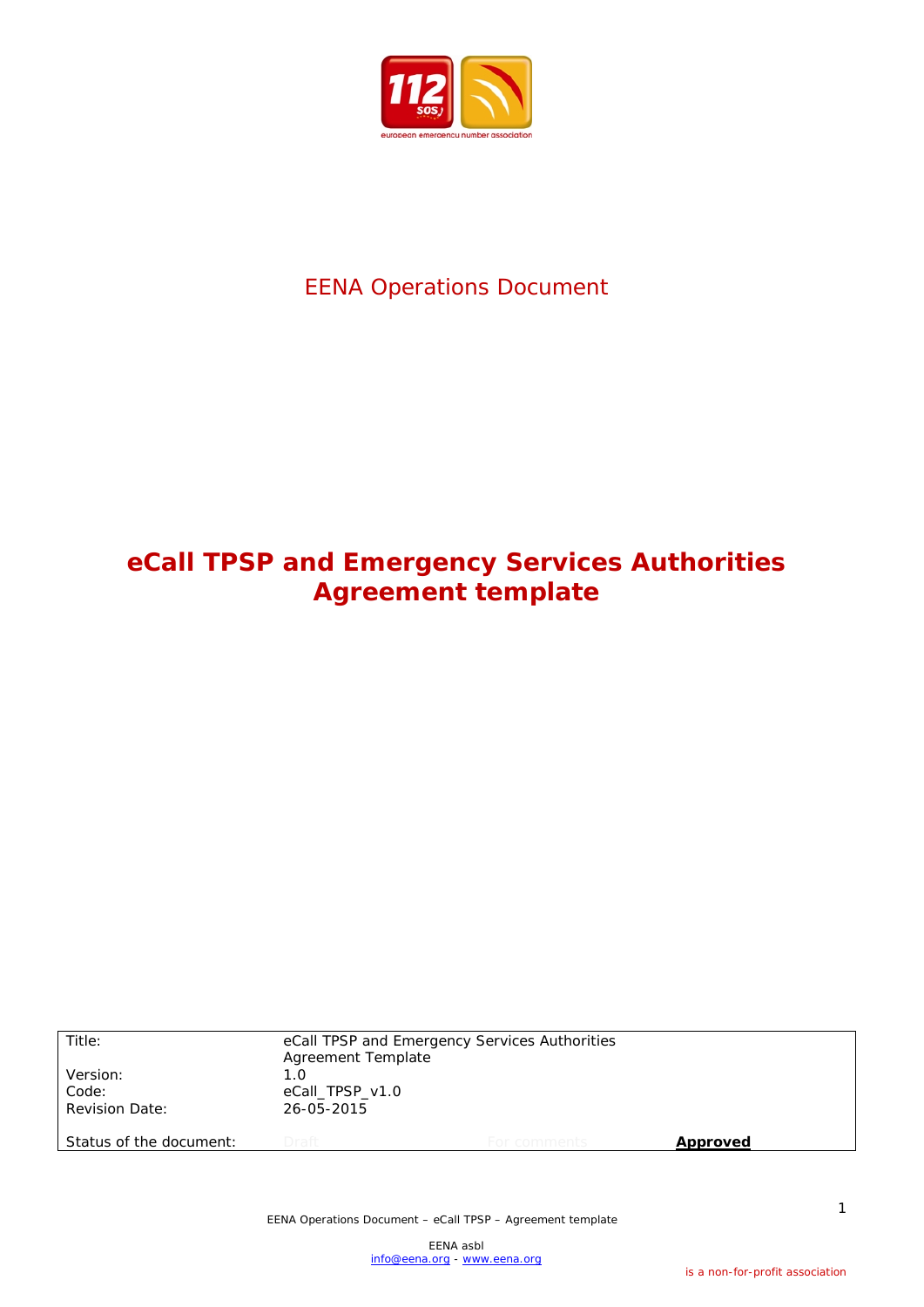

EENA Operations Document – eCall TPSP – Agreement template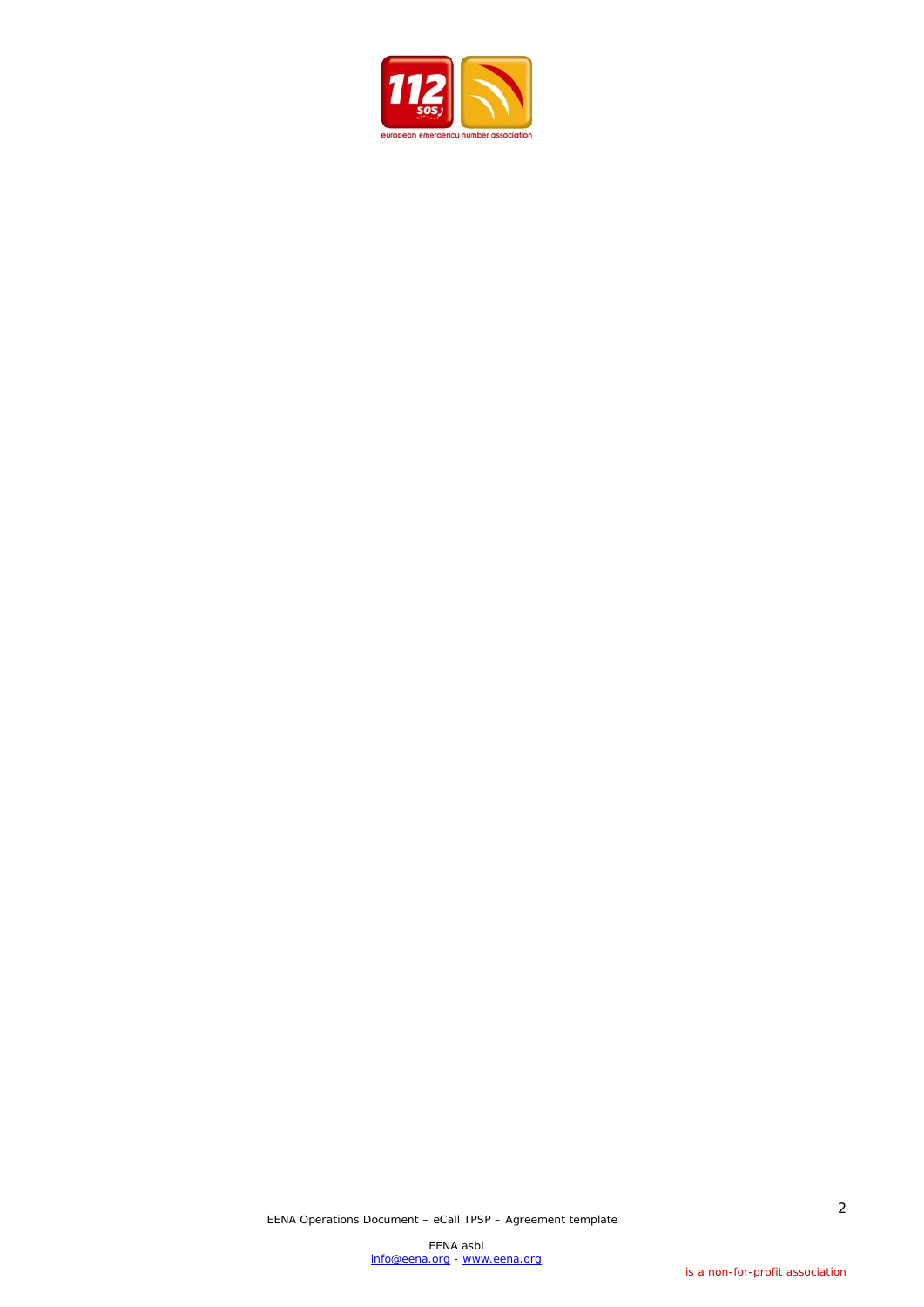

# **Authors and contributors to this document**

This document was written by members of EENA:

| <b>Authors</b> | <b>Organisation</b>                               |
|----------------|---------------------------------------------------|
| Luca Bergonzi  | EENA Operations Committee Co-chair, Beta 80 Group |
| I Iratxe Gomez | EENA Operations Committee Co-chair, Atos          |

| <b>Contributors</b>  | Country / Organisation                    |
|----------------------|-------------------------------------------|
| Egil Bovim           | Egil Bovim Consulting                     |
| Mark Fletcher        | Avaya                                     |
| Cristina Lumbreras   | EENA                                      |
| Gary Machado         | EENA                                      |
| Ann Maher            | Onstar                                    |
| Tony O'Brien         | EENA                                      |
| Jérôme Paris         | EENA                                      |
| Andrew Rooke         | <b>Shadow Focus Consulting</b>            |
| <b>Peter Sanders</b> | One2Many                                  |
| Wolfgang Weinem      | Federal criminal police office of Germany |

## **Legal Disclaimer**

This document is authored by EENA staff members with contributions from individual members of EENA and represents the views of EENA. This document does not represent the views of individual members of EENA, or any other parties.

This document is published for information purposes only and it does not declare to be a statement or interpretation of EU law or the national law of EU Member States. This document is entirely without prejudice to the views of relevant national statutory authorities and their legal functions and powers, whether under EU law or the national law of their Member State. Accordingly, under no circumstances may reliance be placed upon this document by any parties in compliance or otherwise with any applicable laws. Neither may reliance be placed upon this document in relation to the suitability or functionality of any technical specifications, or any other matters discussed in it. Legal advice, technical advice and other advice as relevant, may be sought as necessary.

#### Table of contents

EENA Operations Document – eCall TPSP – Agreement template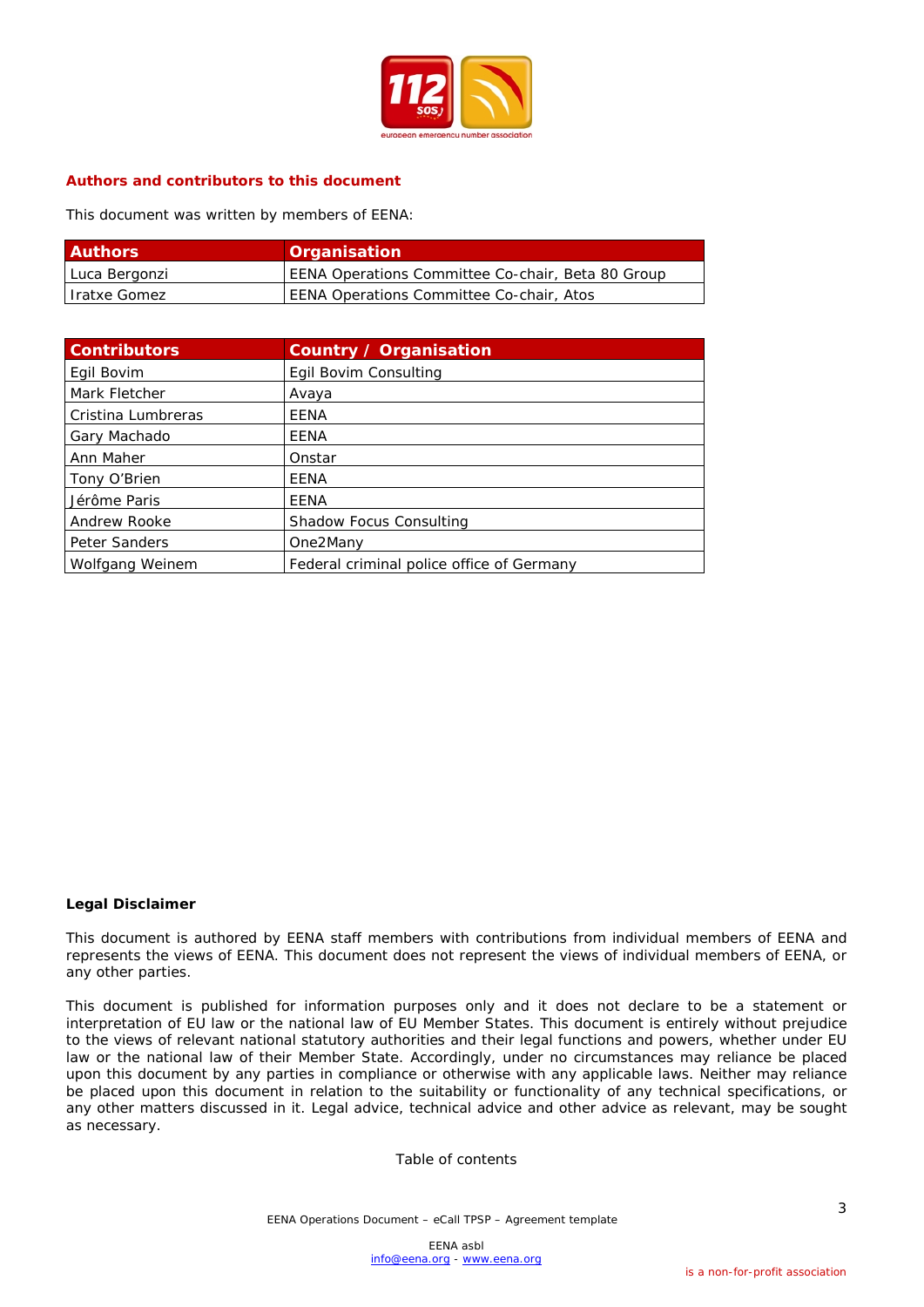

| $\mathbf{1}$ |     |  |
|--------------|-----|--|
| 2            |     |  |
| 3            |     |  |
| 4            |     |  |
|              | 4.1 |  |
|              | 4.2 |  |
|              | 4.3 |  |
|              | 4.4 |  |
|              |     |  |
|              | 5.1 |  |
|              | 5.2 |  |
|              |     |  |
|              |     |  |
| 6            |     |  |
| 7            |     |  |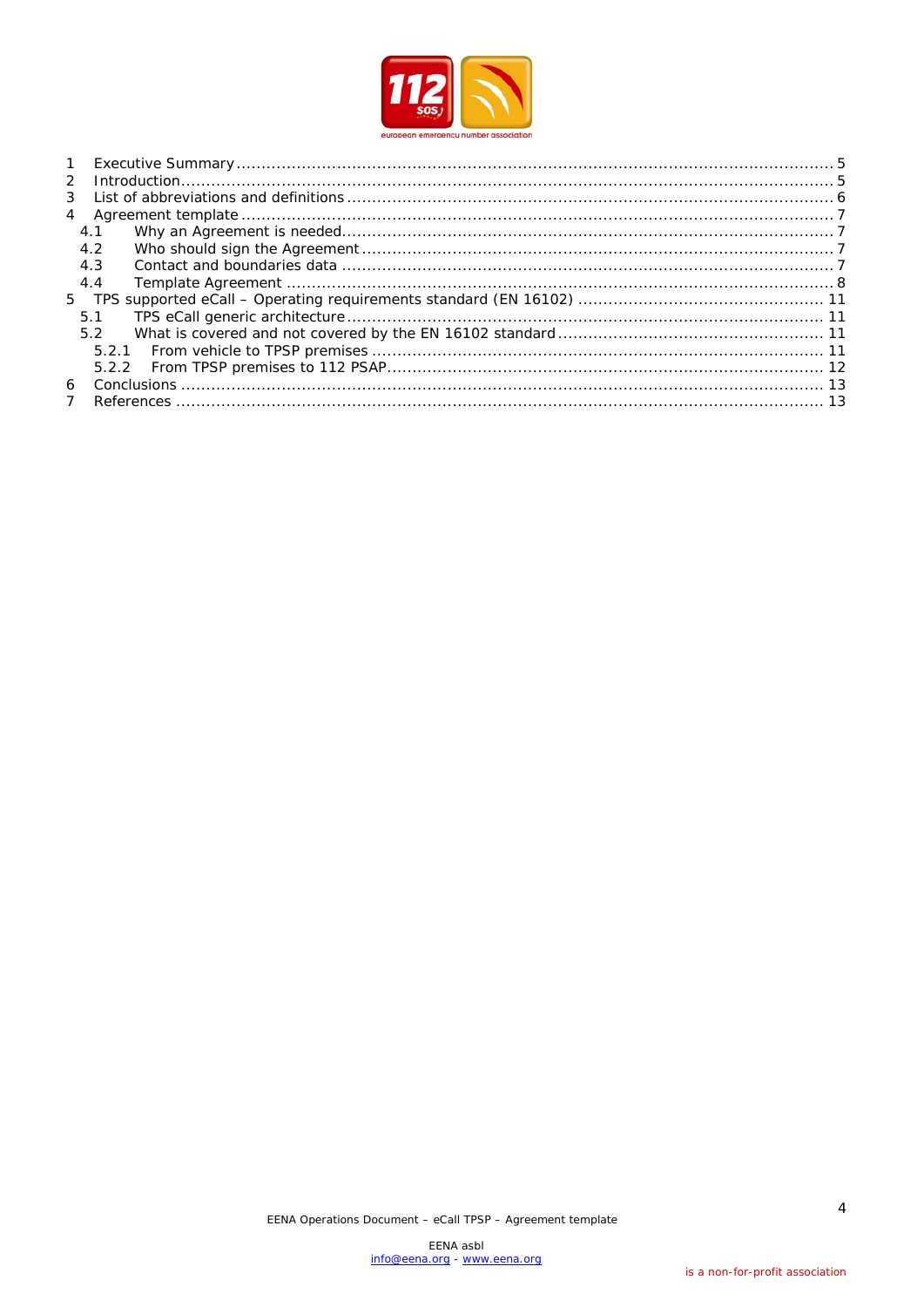

#### <span id="page-4-0"></span>**1 Executive Summary**

Managing eCalls directly from cars and from Third Party Service Providers (TPSPs) will be a challenge in the coming months for all emergency service authorities. To that end, EENA has created an Agreement template between the aforementioned TPSPs and emergency services authorities, which will form the basis for informed discussions and negotiations between the two parties.

EENA believes that an agreement between both parties is needed in order to clearly establish procedures and requirements for how eCalls are handled by the TPSPs and how they are sent to the emergency services authorities. This document provides a template of the agreement to be signed by the authority in charge of emergency services and the TPSP. Key considerations have been given the responsibilities of both parties and whilst they may differ from Member State to Member State, there is sufficient flexibility in the template Agreement for any required changes. EENA encourages the emergency service authorities to consider and use this reference document as the starting point for discussions and to begin this process at the earliest opportunity.

#### <span id="page-4-1"></span>**2 Introduction**

eCall is a pan-European initiative with the purpose to bring rapid assistance to motorists involved in a collision anywhere in the European Union<sup>[1](#page-4-2)</sup>. It has also been addressed during the European projects HeERO phase 1 and phase [2](#page-4-3). Details about the HeERO projects can be found directly on the HeERO project website<sup>2</sup> and on previous EENA documents<sup>[3](#page-4-4)</sup>.

The Pan European eCall uses the 112 number to send data and to establish the voice channel between the passengers of the vehicle and emergency services.

Drivers can also decide to contract a private eCall service supported by Third Party Service Providers (TPSP). In this case, the automatic or manually activated eCall arrives first to the Third Party Service Provider's call centre and then, in case of real emergency, data and voice are forwarded to the most appropriate Public Safety Answering Point (PSAP). We can consider an organisation to be a recognised TPS eCall provider only when their services have been accepted by the emergency service authorities.

Pan-European and TPS eCall are services that will coexist. TPS eCall is not replacing the public 112 pan-European eCall which as already stated is based on the 112 emergency number.

Throughout this document, some comparisons with the Pan-European eCall will be made. As opposed to pan-European eCall, directly using the European emergency number 112 and ruled by European technological standards of data transmission, TPS eCalls will probably have some differences since the technological choice is left to each single TPSP. This document tries to address this topic and add some suggestions to the existing technical definitions.

In this document, EENA proposes a template agreement which would be signed by a TPSP and its TPS eCalls to public emergency services in the defined and agreed geographic area(s).

To do so, the references adopted by this document are two documents in particular: eCall minimum set of data (EN 15722)<sup>[4](#page-4-5)</sup> standard and eCall – Operating requirements for third party support (EN 16102)<sup>[5](#page-4-6)</sup> standard. These documents are available on most of the EU Standard Documentation marketplaces<sup>[6](#page-4-7)</sup>.

For this reason, this document will not discuss technical details described in the standards, but only address and comment the current available processes. This document also does not address potential future evolutions of the standards.

 <sup>1</sup> http://ec.europa.eu/digital-agenda/en/ecall-time-saved-lives-saved

<span id="page-4-3"></span><span id="page-4-2"></span><sup>2</sup> <http://www.heero-pilot.eu/>

<span id="page-4-4"></span><sup>&</sup>lt;sup>3</sup>[http://www.eena.org/uploads/gallery/files/operations\\_documents/2014\\_10\\_24\\_3\\_1\\_5\\_eCall\\_Update\\_v2.0\\_FINAL.pdf](http://www.eena.org/uploads/gallery/files/operations_documents/2014_10_24_3_1_5_eCall_Update_v2.0_FINAL.pdf)

<span id="page-4-5"></span> $4$  Intelligent transport systems  $-$  eSafety  $-$  eCall minimum set of data (MSD)

<span id="page-4-6"></span><sup>5</sup> Intelligent Transport systems – eCall – Operating requirements for third party support

<span id="page-4-7"></span><sup>6</sup> http://standards.cen.eu/dyn/www/f?p=CENWEB:5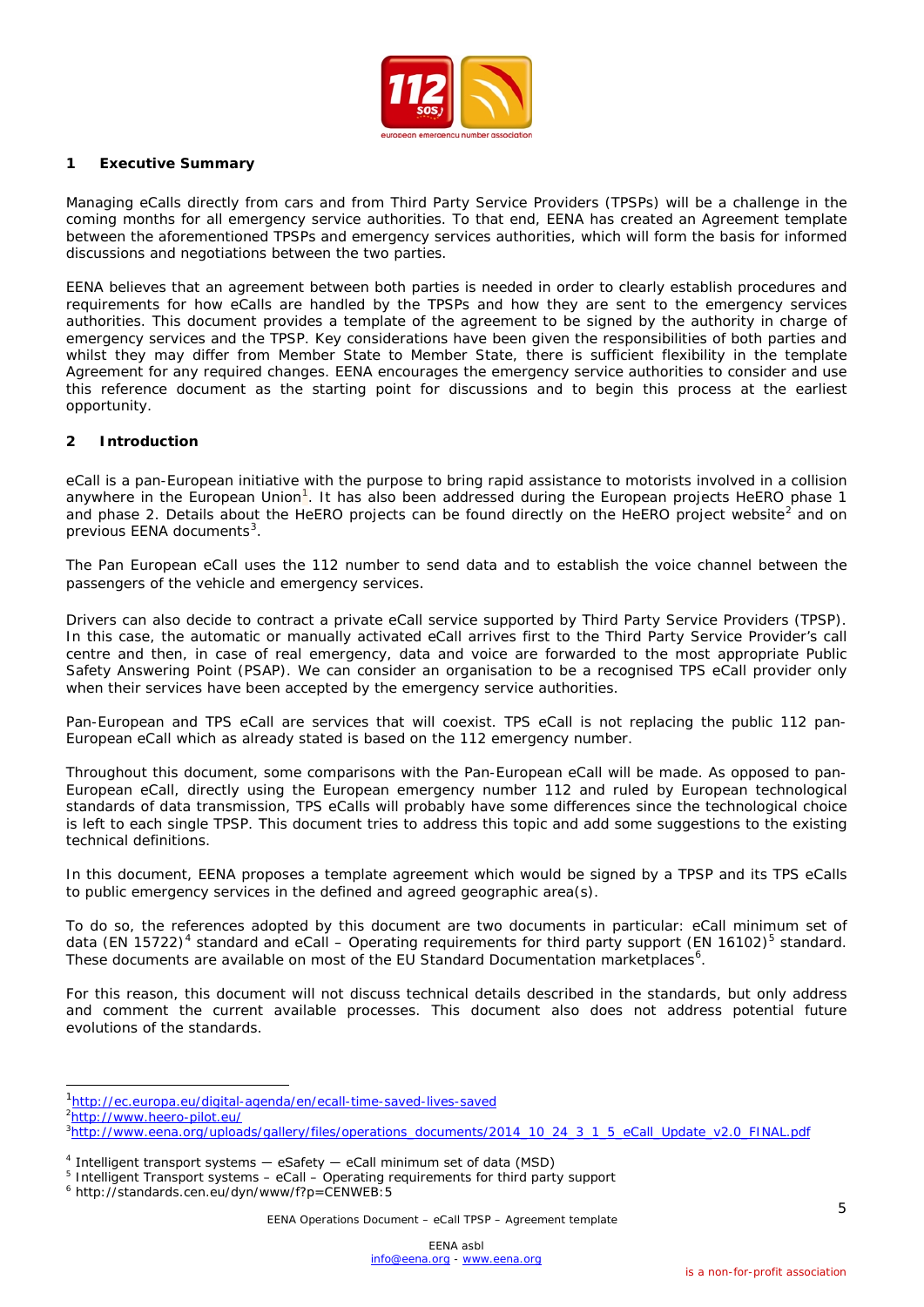

# <span id="page-5-0"></span>**3 List of abbreviations and definitions**

| CLI         | Caller Line Identification             |
|-------------|----------------------------------------|
| ERO         | <b>Emergency Response Organization</b> |
| <b>IVS</b>  | In Vehicle System                      |
| <b>MSD</b>  | Minimum Set of Data                    |
| <b>PLMN</b> | Public Land Mobile Network             |
| <b>PBX</b>  | Private Branch eXchange                |
| <b>PSAP</b> | Public Safety Answering Point          |
| <b>SLA</b>  | Service Level Agreement                |
| <b>TPS</b>  | <b>Third Party Services</b>            |
| <b>TPSP</b> | Third Party Service Provider           |
| TSD         | TPS-eCall Set of Data                  |

Most appropriate PSAP: PSAP defined beforehand by national authorities to cover emergency calls from a certain area or for emergency calls of a certain type

Emergency call: An emergency call is a call from an individual or a system recognised by the PSAP organisation, which is routed to the most appropriate PSAP.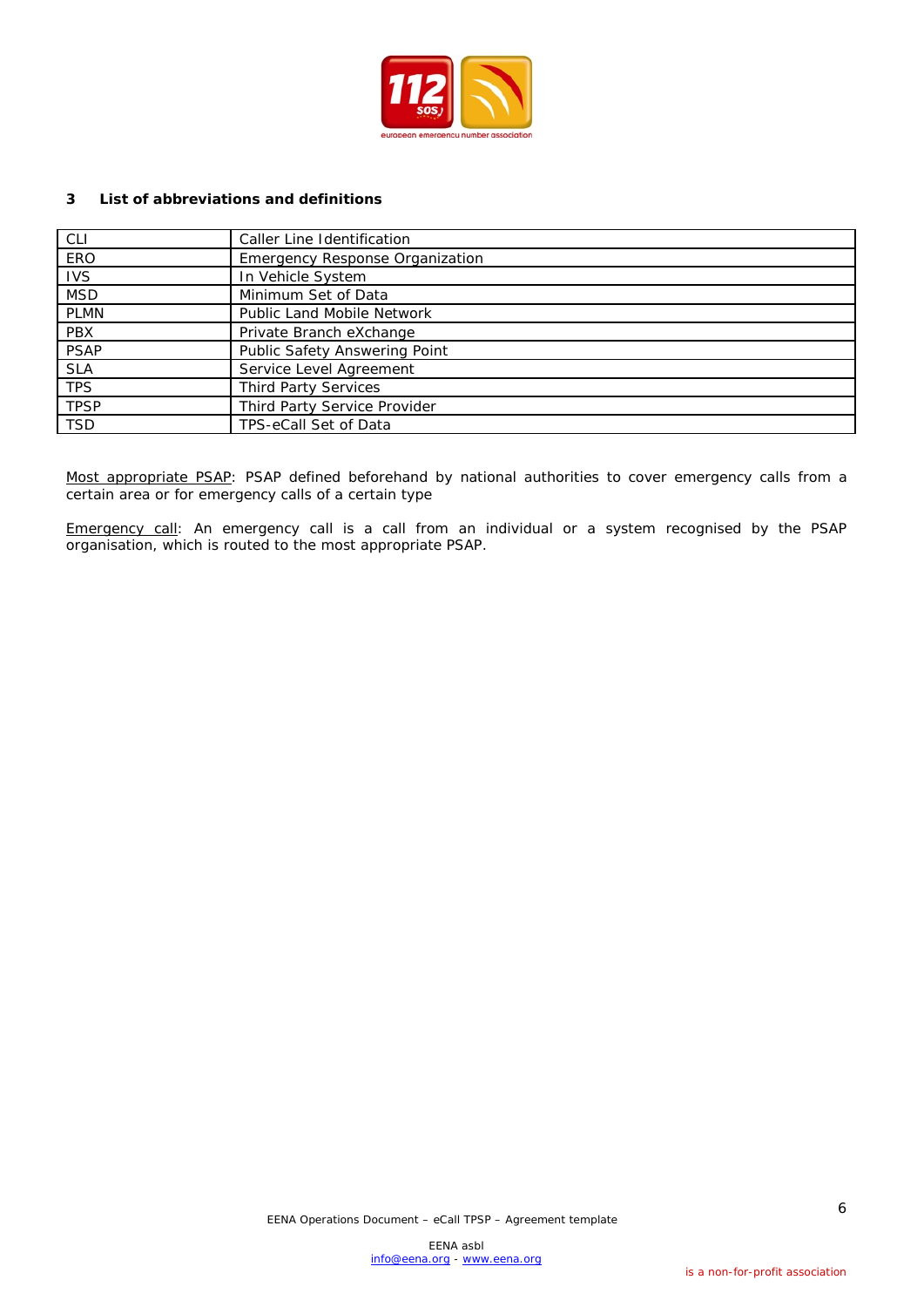

#### <span id="page-6-0"></span>**4 Agreement template**

#### <span id="page-6-1"></span>**4.1 Why an Agreement is needed**

Since TPS eCalls are not regulated at the same level of detail as pan-European eCall, it is important, for both the TPSP and the public authorities to state clearly what are the terms and conditions for proposing and accepting such service. The template agreement will highlight the most significant aspects that both parties need to keep in mind when providing citizens with such service.

## <span id="page-6-2"></span>**4.2 Who should sign the Agreement**

The Agreement should be signed by the public authority responsible for emergency services and the individual TPSP.

The organisation of emergency services varies from country to country. In countries with a decentralised emergency services organisation, the TPSPs may end up signing different agreements with each PSAP. EENA strongly recommends that all countries have a single procedure valid for all emergency services to avoid discrepancies inside the country and that this information should be centralised by a single public authority organisation.

#### <span id="page-6-3"></span>**4.3 Contact and boundaries data**

Once the TPSP has received an emergency call, and the call has been filtered to determine if it is an emergency, the most appropriate PSAP has to be contacted. The TPSP will need a method to determine the PSAP that is in charge of handling emergency calls for the location of the incident. It is important to note that the TPSP may not be located in the same geographic area, or even the same country as the PSAP. An example could be a French car, customer of a French TPSP, having an accident in Spain. The TPS eCall would reach the French TPSP, who would then need to reach the PSAP in Spain responsible for sending emergency services to the scene of the accident.

As described in the example, the TPSP would not be able to dial a three digit emergency number (such as 112) to reach the Spanish PSAP because they would instead reach the French PSAP (based on the location of their call center). This is why the E.164 long phone numbers are necessary for the TPSPs to be able to reach the most appropriate PSAPs.

To assure the correct distribution of calls the following information is needed:

- 1) PSAPs have to give TPSPs their territorial competences/geographic boundaries and types of emergency calls they are responsible for.
- 2) PSAPs must make their E.164 (fixed line) long number available to TPSPs. For data transmission, if any, PSAPs have to give the necessary connection information to TPSPs.

This process, despite looking simple, may become complex, due to different ways of managing emergency calls in each European country or even inside a single country. In particular, some countries (e.g. Germany, Spain) have multiple independent regional PSAPs whilst other countries (e.g. Italy) have a current fragmented situation, which means TPSPs would need to sign Agreements with multiple emergency response organisations.

In these countries, the TPSPs may end up signing different agreements with each PSAP. This decentralised approach may have an impact on the type and quality of service as well as having several Agreements in place. Therefore, EENA strongly recommends centralising this information by a single public authority organisation in each country.

Once the TPSP forwards the call to the most appropriate PSAP, the emergency service has to recognise that this call comes from a TPSP. To achieve this: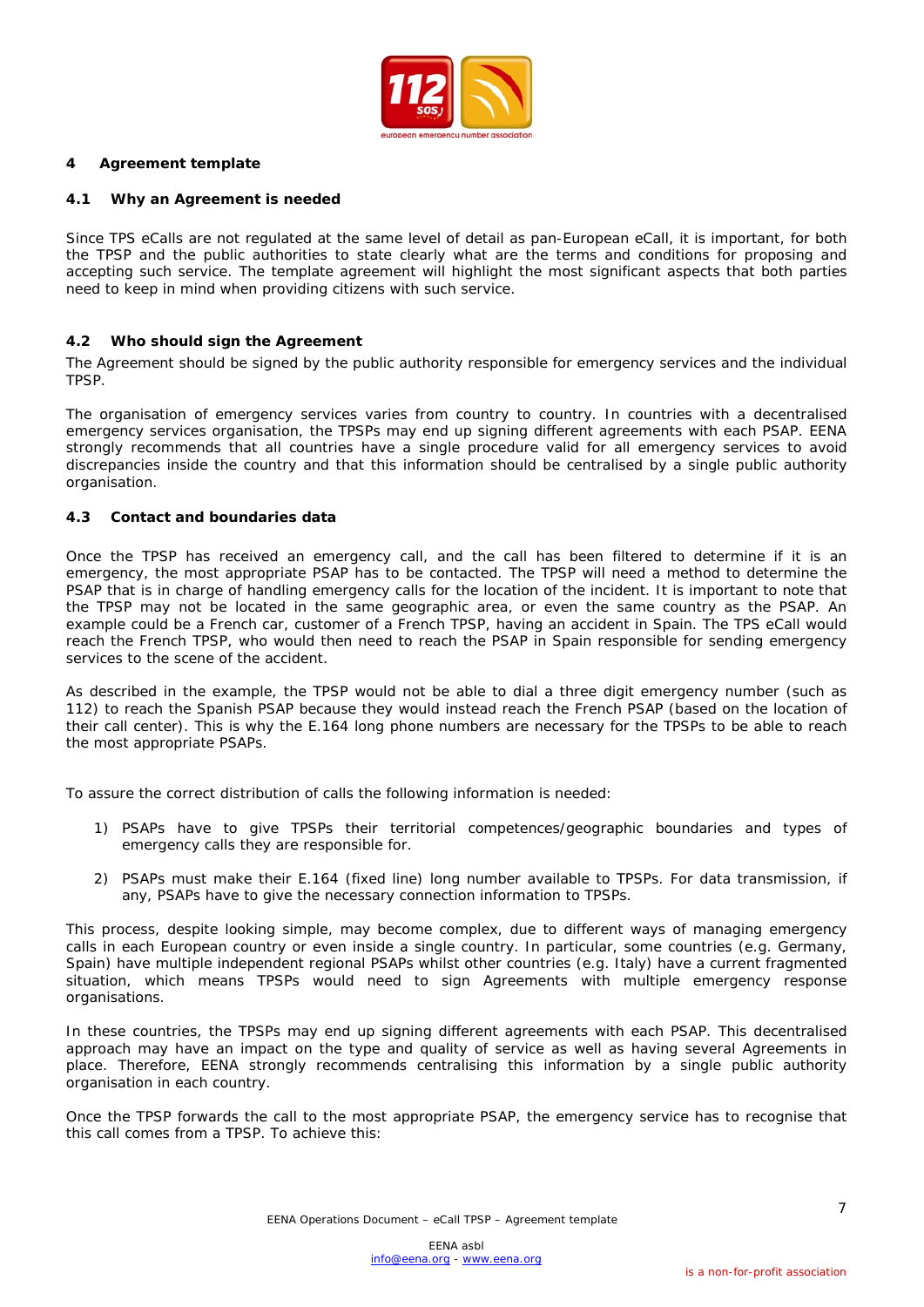

- 1) PSAPs must create a method to recognize each individual TPSP with whom they have signed an agreement. In order to achieve this, the TPSP has to use the same caller line identifier (CLI) or a set group of lines for all calls made to the PSAPs.
- 2) The PSAP will have to configure their system to make the best use of this information (e.g. creation of dedicated PBX queues to recognize TPSP CLIs and differentiate them from the rest of the callers).

# <span id="page-7-0"></span>**4.4 Template Agreement**

This chapter is dedicated to the agreement template, which includes requirements for both subjects that are needed to run the process. This template should be used as a guide to build a final document to be shared between TPSP and public authorities. It may be amended as appropriate.

## **Agreement for the provisioning of Third Party Service eCalls**

This service provisioning agreement is made as of **MM: DD: YYYY** by and between:

XXXX, the Public Authority, represented by **NAME SURNAME**, with registered office at ADDRESS

And

XXXX, the Third Party Service Provider (TPSP), represented by NAME SURNAME, with registered office at **ADDRESS**.

In case of any dispute the legislation of the country of the Public Authority shall apply. The data protection legislation of the Public Authority's country shall also apply.

## **Commencement and Duration:**

This Agreement shall come into force upon the signature of the Parties and has a duration of 1 year. This agreement shall be evaluated 3 months before its expiration date.

In the case of repeated breech of the conditions set in this agreement, either party may terminate the agreement by providing sufficient cause and within an agreed timeframe.

## **Responsibilities of the TPSP:**

- The TPSP receives from the public authority the contact data and information about the territorial boundaries of the emergency services organisations inside the country.
- The TPSP commits to take all reasonable steps to secure the relevant data and make good responsible use of this data in line with the applicable legislation and standards
- The TPSP commits to keep the privacy of all data related to emergency services and emergency calls.
- The TPSP must be able to fulfill the eCall service with 24-hours, 7-days availability.
- The TPSP must provide a single contact point available 24 hours, 7 days.
- The TPSP must ensure its staff is fully trained to handle eCalls.
- The TPSP must make best efforts to prevent irrelevant alerts from being forwarded to the emergency services.
- The TPSP shall cover all costs of the cooperation between the TPSP and the PSAP, if any.
- The TPSP must use particular call line identifiers when connecting to the PSAP. These numbers shall be advised to the PSAP. Any alteration of these originating numbers should be notified to the PSAP with at least 15 days notice prior to the change.
- The TPSP must be compliant with the operating standards defined in the annex 1 of the agreement.
- The TPSP must forward the eCall following the procedure described in the annex 2 of the agreement.
- The TPSP commits to accomplish the SLA's in the annex 3 of the agreement.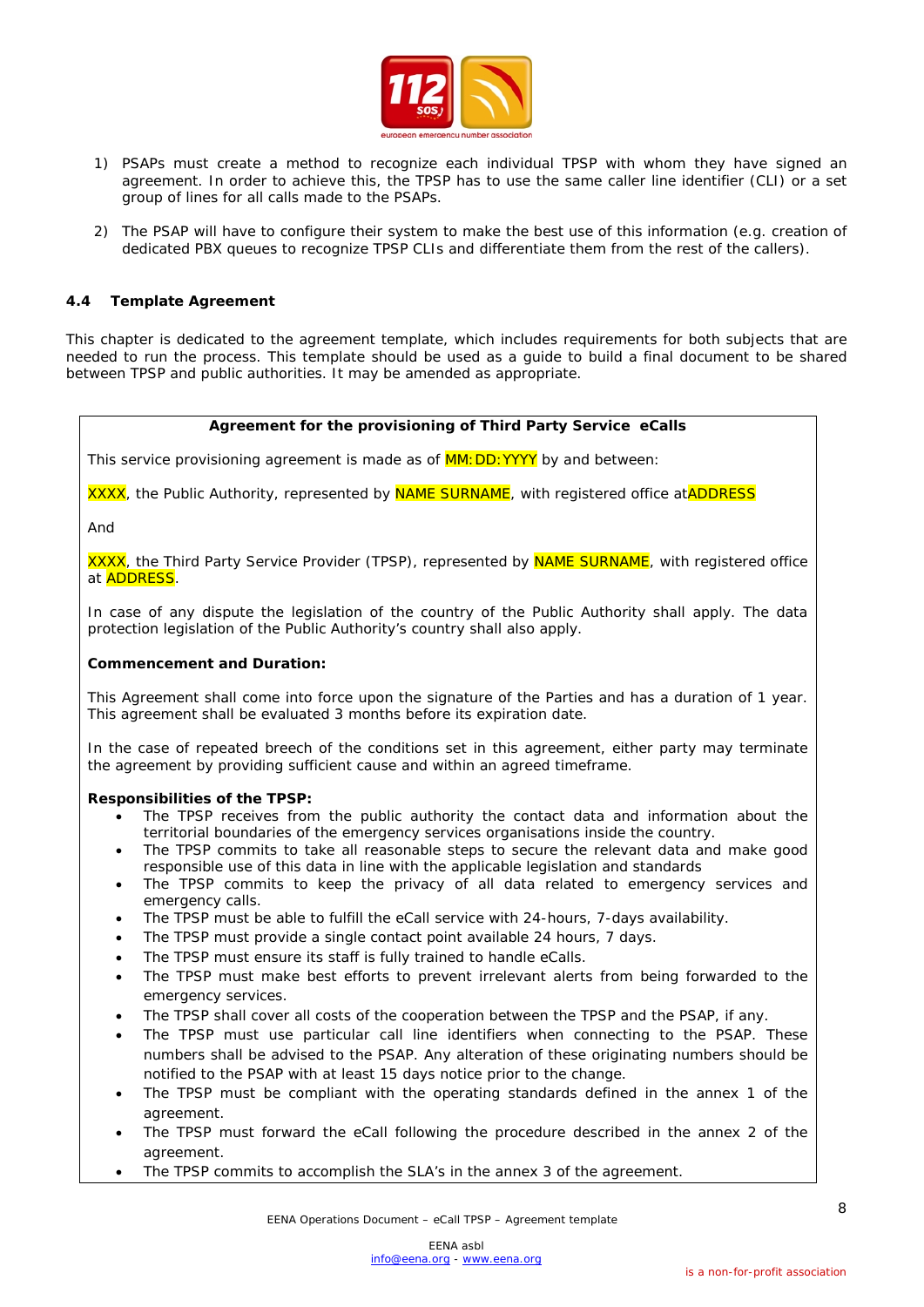

# **Responsibilities of the Public Authority**:

- The public authority must provide the territorial competences / geographic boundaries and types of emergency calls that are responsibility of all the PSAPs under its jurisdiction.
- The public authority must provide the E.164 (fixed line) long numbers for the different geographical areas. For data transmission, the public authority must provide the necessary connection information to TPSPs.
- The public authority commits to inform the TPSP in case of changes to contact phone numbers contained in the contact and territorial boundaries database. Any alteration of these originating numbers should be advised to the TPSP at least with 15 days notice prior to the change.
- The PSAP should detail all the costs associated with handling TPSP eCalls in a clear manner.
- The Emergency services organisations must ensure their call-takers, dispatchers and staff are fully trained to handle TPS eCalls.
- The public authority commits to forward the content of this agreement to all emergency services organisations under its jurisdiction.

#### **1. ASSIGNMENT**

<mark>TPS</mark> PSAP in the contract of the contract of the contract of the contract of the contract of the contract of the

\_\_\_\_\_\_\_\_\_\_\_\_\_\_\_\_\_\_\_\_\_\_\_ \_\_\_\_\_\_\_\_\_\_\_\_\_\_\_\_\_\_\_\_\_\_\_

**NAME SURNAME** 

# **Annex 1 – Operating standards**

The TPSP must comply with EN16102 standard and/or future versions that may be developed.

#### **Annex 2 – Procedure for access**

The incident information shall be provided by phone (speech contact).

- The notifying TPSP-agent shall speak the language(s) indicated by and in agreement with the PSAP when notifying an emergency call.
- If there is a voice connection between the TPSP and the occupants of the vehicle making the call, the TPSP shall be able to provide voice communication between the emergency services and the vehicle occupants, at least by setting up a conference call, if this is required by any of the parties involved.
- In case the vehicle occupants do not speak the indicated and agreed language, and if required by the emergency services organisations, the TPSP shall assist with languageinterpretation; this may involve setting up a conference call if necessary.
- The information about the incident to be given by the TPSP to the PSAP shall be:
	- 1. Location: province, place, street / junction and heading. Coordinates shall be provided if requested by the PSAP.
	- 2. Description of the incident
	- 3. Injuries (e.g. number of wounded people, type of known/suspected injuries)
	- 4. Additional information relevant for emergency response organisations
	- 5. Vehicle data: Make, model, registration number (if available), year, fuel-type
	- 6. Callback phone number of the TPSP
	- 7. Callback phone number of the vehicle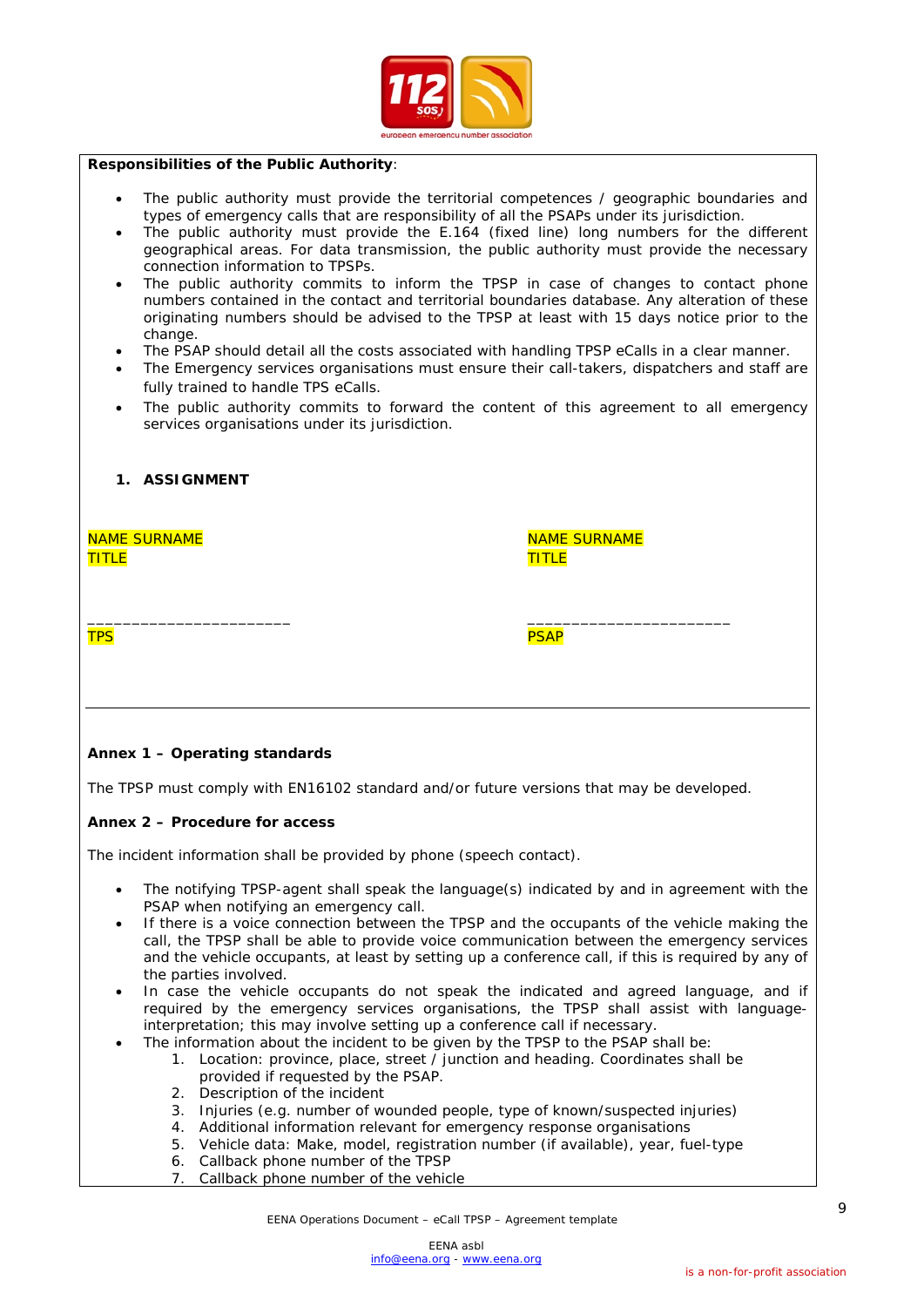

Data may also be sent to the PSAP via an electronic data transmission (method to be determined by the Public Authority).

The TPSP should give additional information about the caller if the PSAP requests them.

# **Annex 3 –Service Level Agreement**

When providing eCall services to emergency services organisations, TPSP has to follow these SLAs:

- Time to answer: maximum 12 seconds
- Average time needed for receiving the caller location: maximum 5 seconds
- Generation of voice call after the confirmation of TPS eCall triggering: 1 second
- MSD transmission time, after the establishment of the call: maximum 20 seconds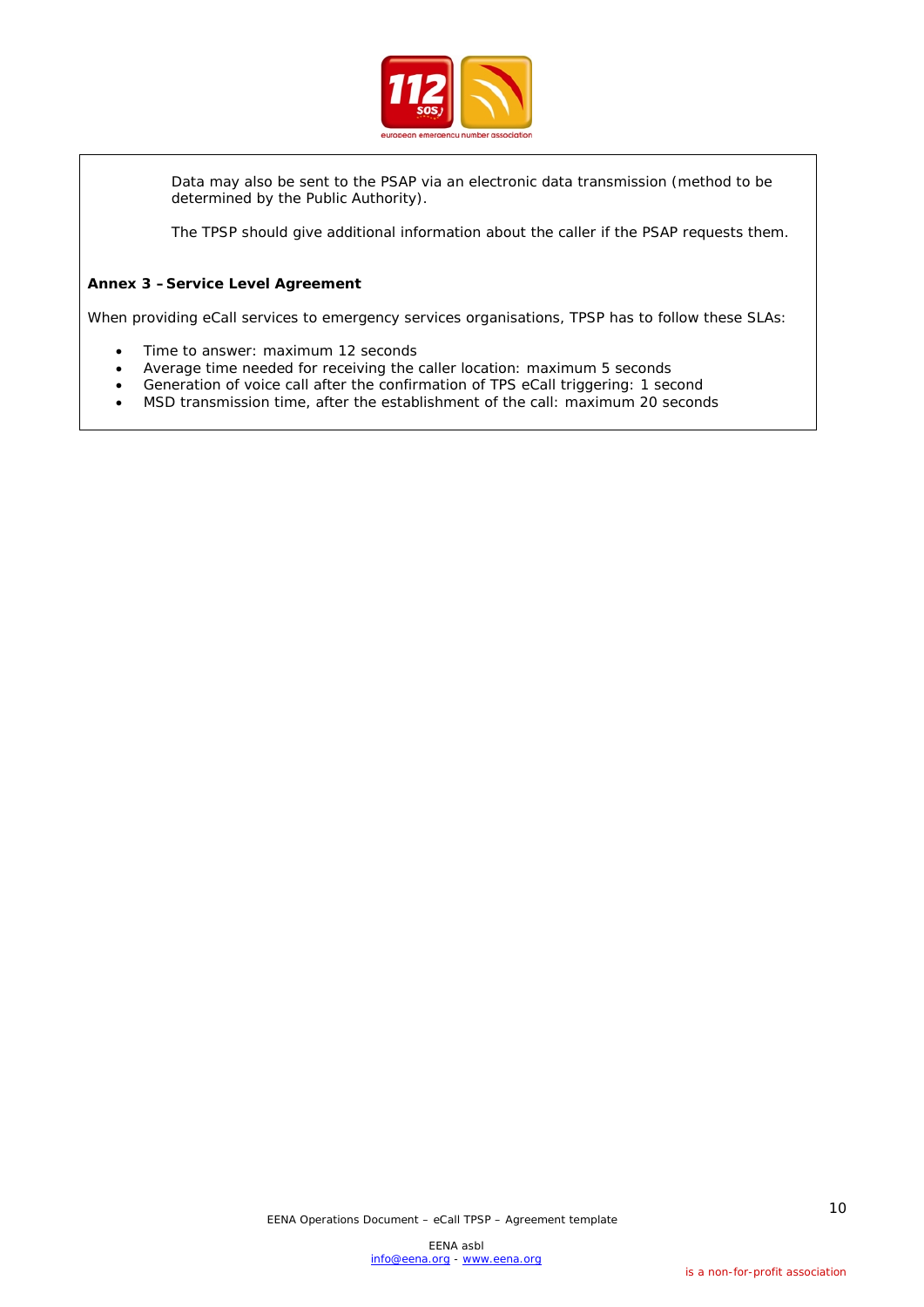

# <span id="page-10-0"></span>**5 TPS supported eCall – Operating requirements standard (EN 16102)**

# <span id="page-10-1"></span>**5.1 TPS eCall generic architecture**

The TPS eCall management by the TPSP is divided into two steps and described in the following sections. The picture below shows a very high level generic picture of pan-European eCall process versus TPS eCall process.



**Figure 1: Pan-European and TPS eCall process comparison**

## <span id="page-10-2"></span>**5.2 What is covered and not covered by the EN 16102 standard**

# <span id="page-10-3"></span>**5.2.1 From vehicle to TPSP premises**

EN 16102 addresses technologies and methods of delivering data and voice, from the vehicle to the TPS Call Center premises. EN 16102 bases its own data set on EN 15722 (MSD format), **however** EN 16102does not describe or suggest the technology to be adopted for data and voice transmission from the vehicle to the TPS.

Technological choices of data and voice transmission are left to the car manufacturers and TPS providers, provided they can achieve the same level of detailed information as the regular pan-European eCall. This means that TPSP may use whatever technology it chooses to collect information included in a MSD-like package sent by a vehicle requesting intervention and make it available to PSAPs. To reach this goal, the TPSP must take all technological measures to be equipped with MSD and voice reception, deal with any retransmission request from a car to TPSP premises and the forwarding of same to the respective PSAPs.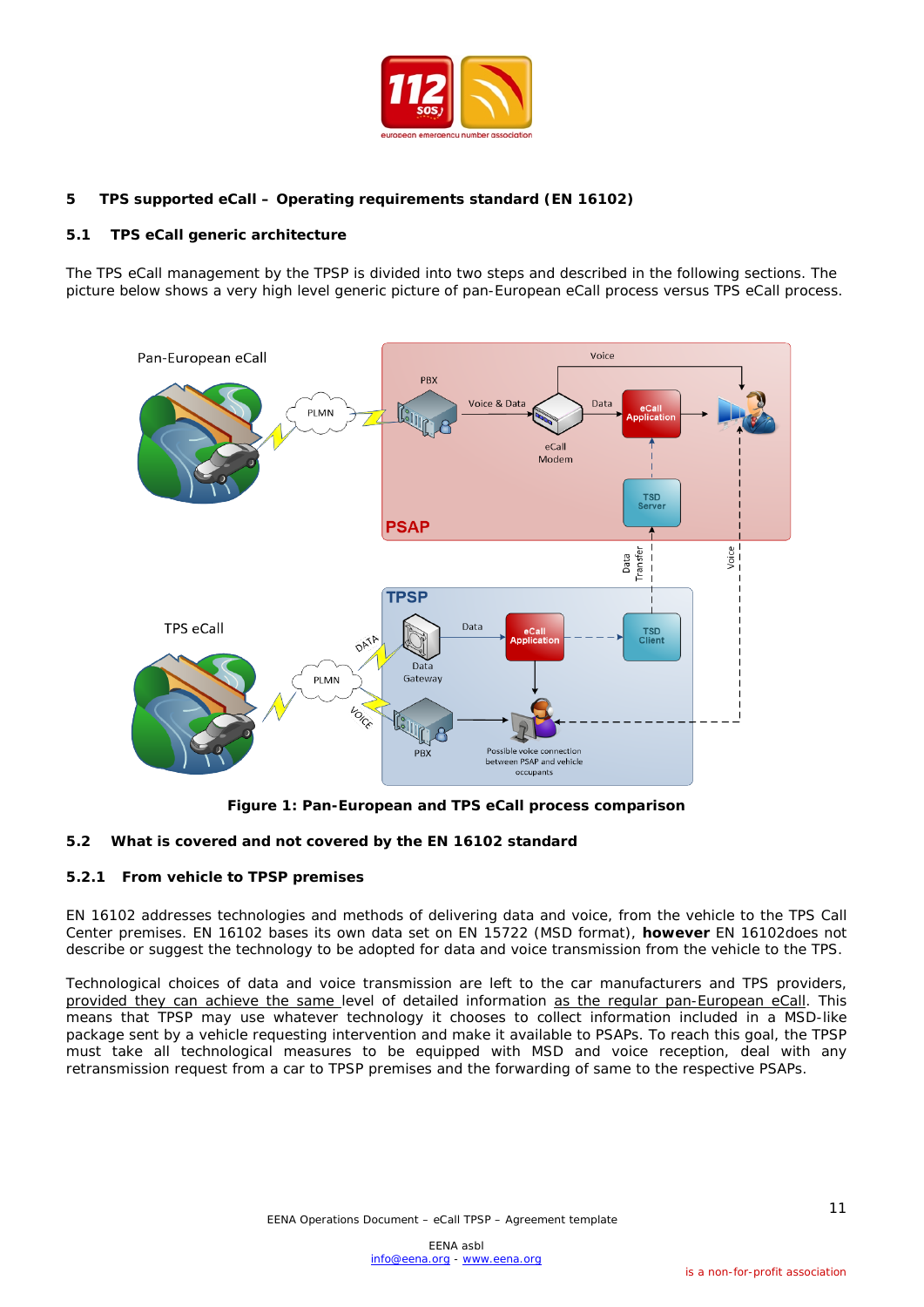

#### <span id="page-11-0"></span>**5.2.2 From TPSP premises to 112 PSAP**

In relation to the delivery of a TPS eCall to the PSAPs, the current version of the EN 16102 standard does not prescribe a single methodology; it rather states that "TPS providers must forward TPS eCalls (data and voice) to the *most appropriate PSAP*" and provides different technological examples on how to do it.

Regardless of the method described in the EN 16102 standard, the current document also states clearly that this obligation includes the capability of the TPSP to correlate the TPS eCall voice part with its correspondent data part **before** forwarding it to the *most appropriate PSAP*.

TPS providers are allowed to add any valuable information to the original MSD transmission from the vehicle. In this case, the final package will be called TSD (TPS-eCall Set of Data). Whenever a TSD is generated from a TPSP, the terms and conditions for managing this extra data need to be agreed beforehand between the TPSP and the emergency services.

On the other hand, if the TPS device installed inside the vehicle is not capable of providing the entire MSD package, with all the mandatory fields, the TPSP must be able to complete the missing information by its own sources, in order to provide a complete mandatory MSD to the PSAP.